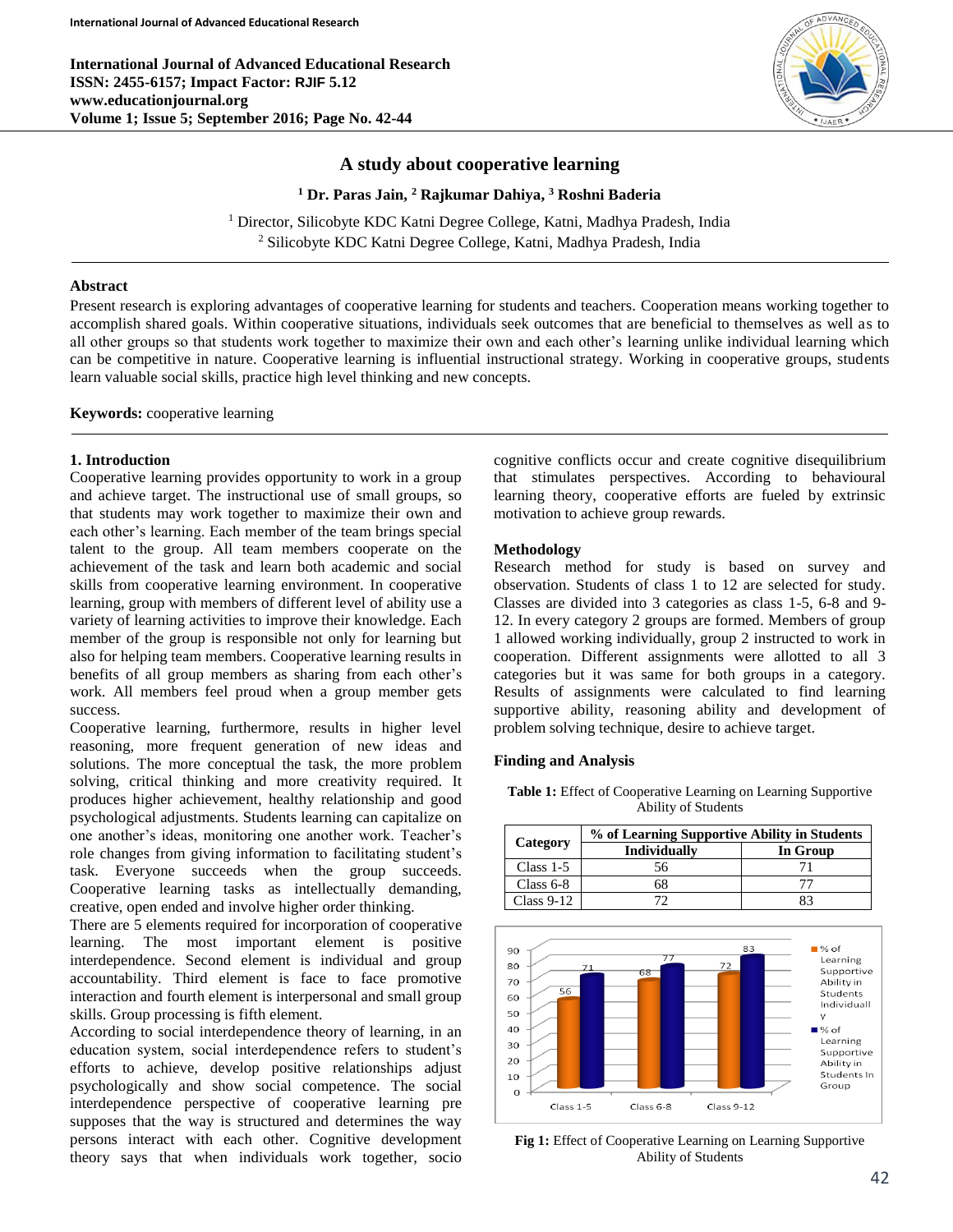**Table 2:** Effect of Cooperative Learning on Reasoning Ability of Students

| Category     | % of Reasoning Ability in Students |          |
|--------------|------------------------------------|----------|
|              | <b>Individually</b>                | In Group |
| Class $1-5$  | 68                                 | 76       |
| Class $6-8$  | 74                                 | 79       |
| $Class 9-12$ |                                    |          |



**Fig 2:** Effect of Cooperative Learning on Reasoning Ability of Students

**Table 3:** Effect of Cooperative Learning on Development of Problem Solving Technique

| Category     | % of Development of Problem Solving<br><b>Technique in Students</b> |          |
|--------------|---------------------------------------------------------------------|----------|
|              | <b>Individually</b>                                                 | In Group |
| Class $1-5$  | 52                                                                  |          |
| Class $6-8$  |                                                                     | 64       |
| $Class 9-12$ |                                                                     |          |



**Fig 3:** Effect of Cooperative Learning on Development of Problem Solving Technique

**Table 4:** Effect of Cooperative Learning on Desire of Achievement of Goal

| Category     | % of Desire of Achievement of Goal in Students |          |
|--------------|------------------------------------------------|----------|
|              | Individually                                   | In Group |
| Class $1-5$  | 74                                             | 76       |
| Class $6-8$  | 78                                             | 82       |
| Class $9-12$ |                                                | 86       |



**Fig 4:** Effect of Cooperative Learning on Desire of Achievement of Goal

Group working is helping to develop learning supportive ability in students. In class 1-5, learning supportive ability develops individually 56% while in group it is observed 71%. For class 6-8, variation % is observed 68% to 77%. For class 9-12 individually learning supportive ability found 72% and in group it is 83%.

Results of effect of cooperative learning on reasoning ability exhibits that reasoning ability is more in group learning rather than individual learning. In class 1-5, reasoning ability is 68% for individuals and 76% for group members. For class 6-8 individual students got 74% and group learners got 79%. Students of class 9-12 have variation 77% to 83% from individuality to group work.

Cooperative learning generates ability to develop problem solving technique. In class 1-5 students, development of problem solving technique found 52% for individuals and 61% for group students. For class 6-8, individuality got 57% and group working got 64%. In class 9-12 students, variation observed 65% to 69%.

Cooperative learning inculcates desire of achievement of goal. Assignment results indicate that class 1-5 students got value 74% for individual working and 76% for group working. In class 6-8, individual students got 78% and group members got 82%. For class 9-12 students, desire of achievement of goal is observed 81% for individuals and 86% for group students.

# **Conclusion**

The conclusion is derived from the studies that cooperative learning is 2.74 times more influential than individual learning. Further if healthy study environment % persists then the measure of learning factor increases exponentially. Results show that cooperative exercises inculcate learning supportive ability, reasoning ability, critical thinking, desire to achieve target, development of problem solving technique, and development of social skills.

# **References**

- 1. Hemant Lata Sharma, Savita Sharma. Cooperative learning: Highway to learning to live together, Indian Journal of Teacher Education, Anweshika. 2008, 5(1).
- 2. Chiu MM. Flowing toward correct contributions during groups mathematics problem solving: A statistical